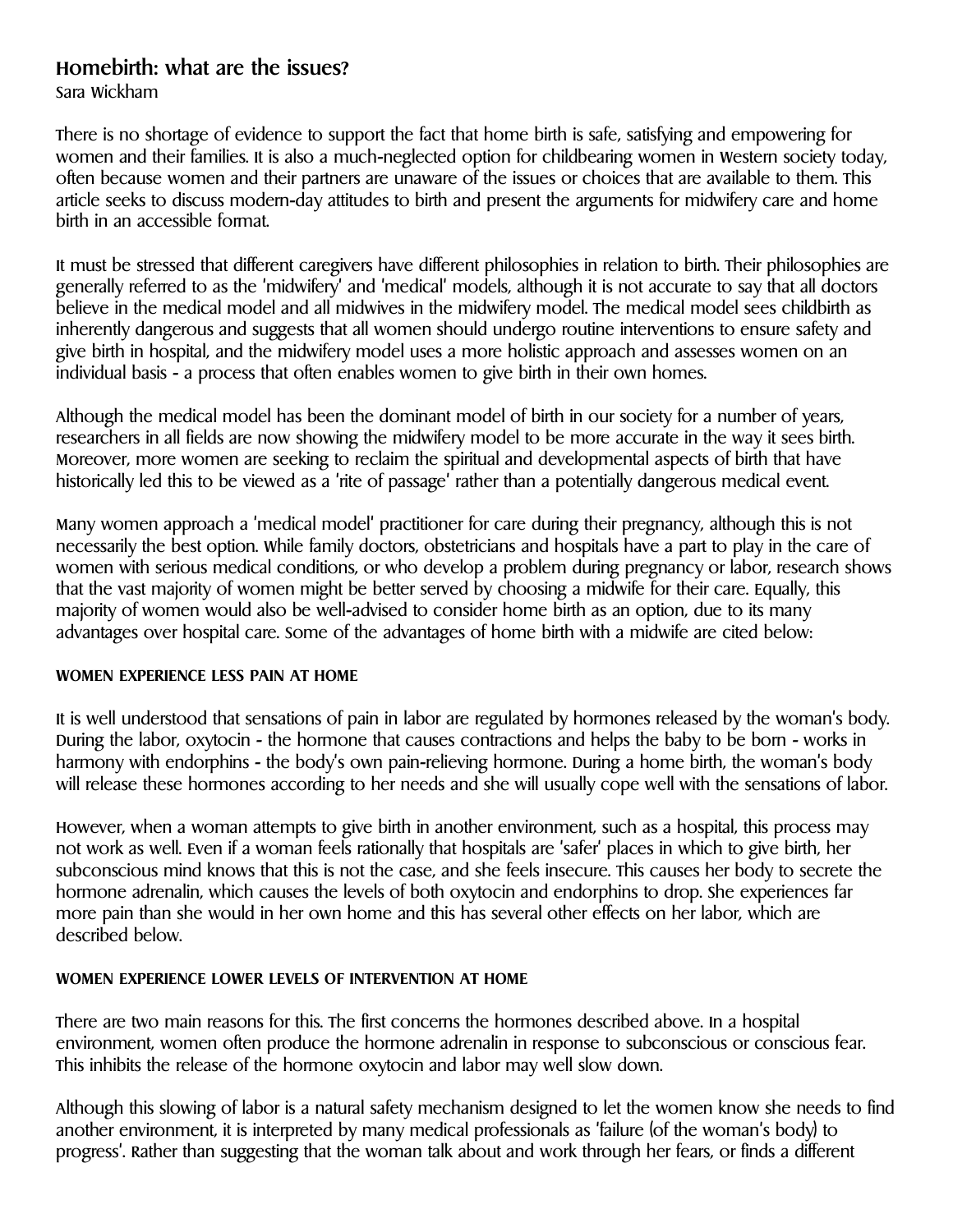environment, they will turn instead to drugs to 'speed up' the labor. This drug (usually syntocinon or pitocin) can cause distress in the baby, among other effects, and often itself leads to a 'cascade of interventions' that may result in an instrumental delivery or a cesarean section.

The second reason is that hospitals are systems, which need to run efficiently. They need to have procedures in place for workers to follow so that chaos does not ensue! Unfortunately, this often means that hospitals have policies where a certain number of interventions are carried out on all women who choose to give birth there. Often there is no evidence to support these interventions, and many of them (e.g. electronic fetal monitoring) are known to be harmful when used on a routine basis.

Every intervention is useful to a small number of women when used appropriately - but when applied to all women, they often cause far more harm than good. Women's choices are not sought and it is often difficult for staff to offer individualized care, because they feel restricted by the 'hospital policy'. They may not be 'allowed' to walk around and adopt alternative positions that are known to facilitate effective progress in labor.

#### **WOMEN HAVE MORE AUTONOMY AT HOME**

There is another major difference between giving birth in your own environment or in someone else's - that in your own home you are 'in charge'. You would not feel you needed to ask permission to make a drink in your own home, or visit the bathroom, yet that is exactly how many women feel in hospital. And the effects of feeling as if they need to ask permission to do everyday things can lead to women feeling that they are not in control. This may then have an impact on a woman's labor, because labor is a time when women need to feel very strong and powerful within their own bodies, not as if they were small children who needed to ask if they could pee!

Eating and drinking is another important aspect of this. In your own home, you are free to eat and drink whatever you feel like. Although women often do not feel like eating in strong labor, the choice is there. Many hospitals still refuse women food and drink in labor, even though all of the research evidence shows that this restriction is harmful rather than beneficial. Consequently, women become dehydrated and have low energy levels - at a time when they need lots of energy. Hospital staff may start an IV drip to replace fluids but this is not ideal - it limits the women's movement and adds to the feeling that she is 'sick', rather than experiencing a perfectly normal event.

# **OTHER RISKS OF HOSPITAL BIRTH**

A recent article in the journal of the Association for Improvements in Maternity Services, cites a number of other risks of hospital births. These are summarized in the following list:

- Nurses or Nurse-Midwives may be looking after more than one woman in labor and individual women are not able to receive the support they need. This can also mean they are more likely to be 'tied' to fetal monitors rather than having the midwife listen to the baby's heartbeat intermittently.
- Hospital birth deprives the woman of contact from her family and friends. Being with other support people, particularly female relatives or friends, has been shown to have a very positive effect on labor and birth.
- Continuity of care is rare in hospitals although you would have the same midwives throughout a home birth, especially if you chose to employ an independent midwife, shift changes in hospitals mean you may see a large number of caregivers during your birth. Some women report that, as soon as they have built up a rapport or relationship with one caregiver, she goes off duty and they have to 'start all over'. 'Knowing your midwife' has been shown to have very beneficial effects on labor.